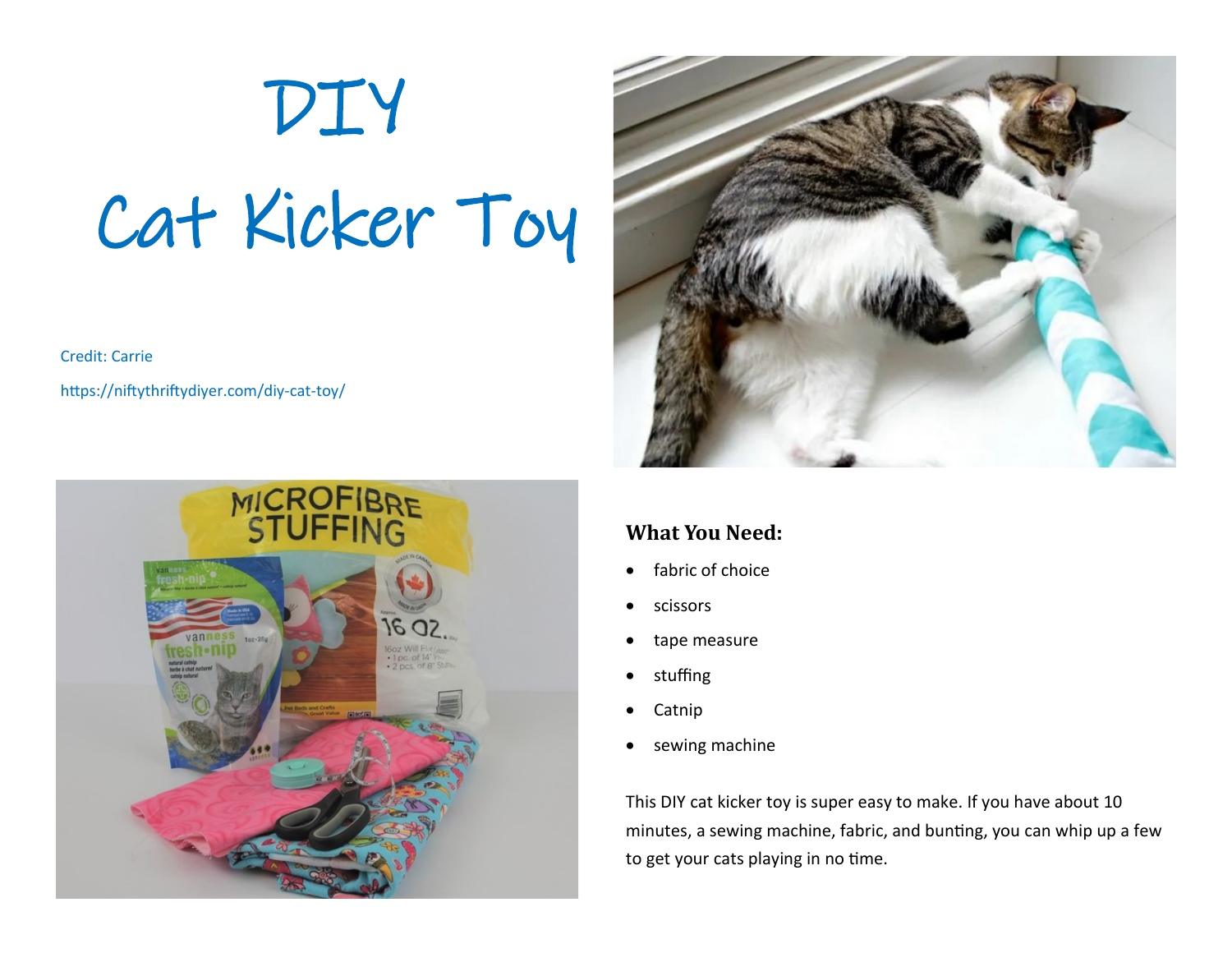



# **Step 1:**

Measure and cut your fabric to desired size. You'll want it long enough for your cat to hold onto, so at least the length of their belly. I measured mine 40cm long X 15cm wide.





# **Step 2:**

Fold your fabric lengthwise with the right sides together and sew around leaving a 1-2 inch opening to fill with stuffing.



#### **Step 3:**

Turn right side out and begin to fill it with stuffing. I used lots of stuffing to make the pillow nice and firm. As you add the stuffing, sprinkle in some catnip throughout the layers. (If making for shelter cats please do not add catnip)





### **Step 4:**

Once the bag is filled, fold in the raw edges of the fabric and sew up the opening. I did one by hand and one by machine. If you're not fussy on how neat it looks, I would recommend sewing it together by machine to have a more secure finish. Your cat will go nuts over these, so having the opening secure is a must!